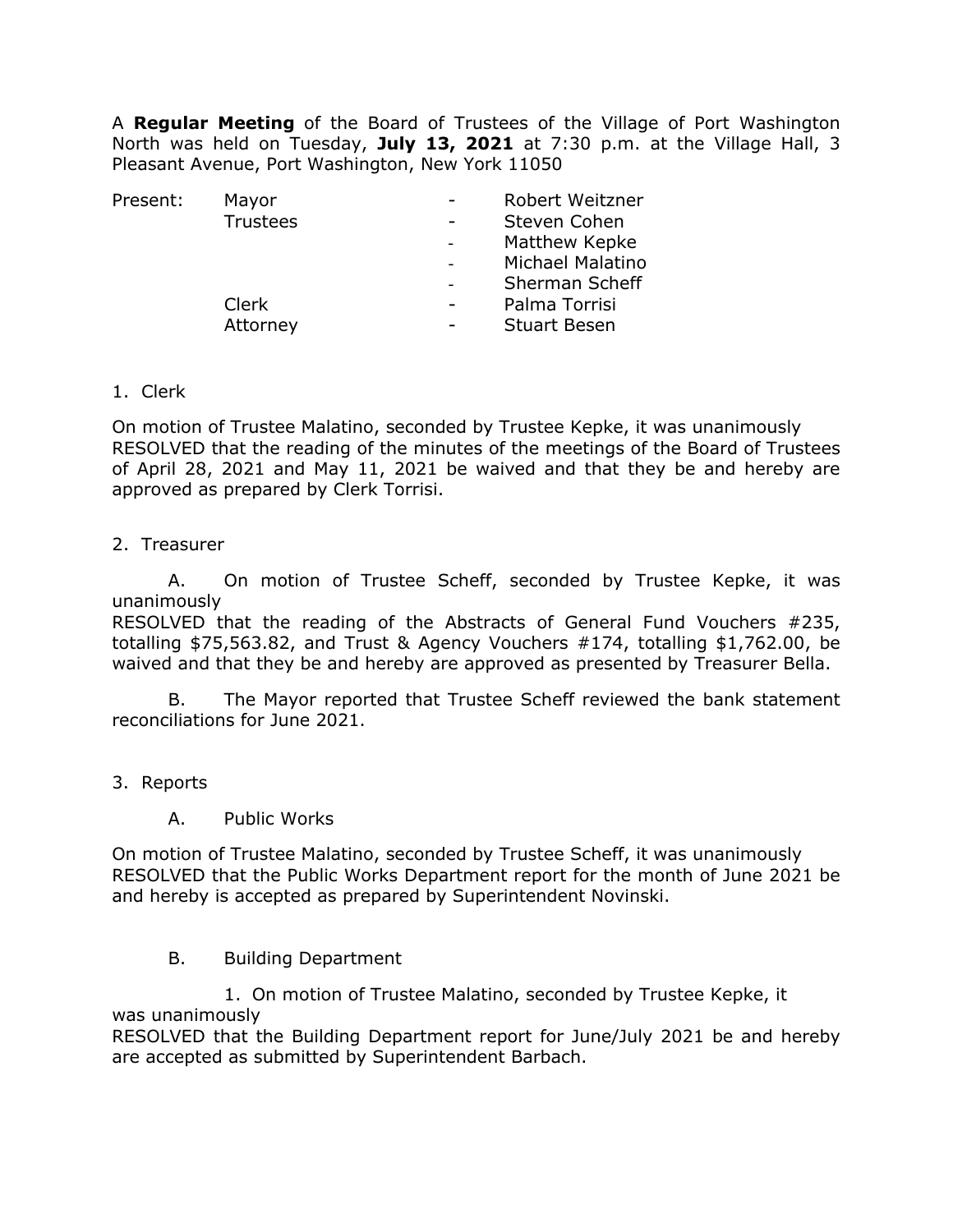2. On motion of Trustee Scheff, seconded by Trustee Malatino, it was unanimously

RESOLVED that the application of Kimley-Horn for a drive-up service, consisting of 4 drive-up designated parking stalls with side loading areas, 4 walls signs and 2 double-sided post-and-panel signs, at Target, 101 Shore Road, Port Washington, NY 11050 (premises designated on the Nassau County Land & Tax Map as Section 4, Block 129, Lot 1, be approved in accordance with the plans dated April 26, 2021 and submitted on June 18, 2021.

### C. Emergency Management & Traffic Safety

On motion of Trustee Malatino, seconded by Trustee Scheff, it was unanimously RESOLVED that the Emergency Management & Traffic Safety report for June 2021 be and hereby is accepted as presented by Commissioner Steven Kaplan.

### D. Beautification Commission

On motion of Trustee Kepke, seconded by Trustee Scheff, it was unanimously RESOLVED that the Beautification report for June 2021 be and hereby is accepted as presented by Commissioner Roth.

E. Justice Court

The Board accepted the Justice Court report for the month of May 2021.

### 4. Public Comment

Sam Cacioppo questioned how the Village enforces its prohibition on gas-powered leaf blowers.

5. Business

### A. Appointment of Planning Board Chair & Vice Chair

On motion of Trustee Malatino, seconded by Trustee Kepke, it was unanimously RESOLVED that the appointments by Mayor Weitzner of Scott Baxter as Planning Board Chair, for a term of one official year, said term to expire April 2022, and Keith Kindler as Planning Board Vice Chair, for a term of one official year, said term to expire April 2022, be and hereby are ratified.

### B. Biener Auto Conditional Use Extension for Motor Vehicle Storage

On motion of Trustee Kepke, seconded by Trustee Malatino, it was unanimously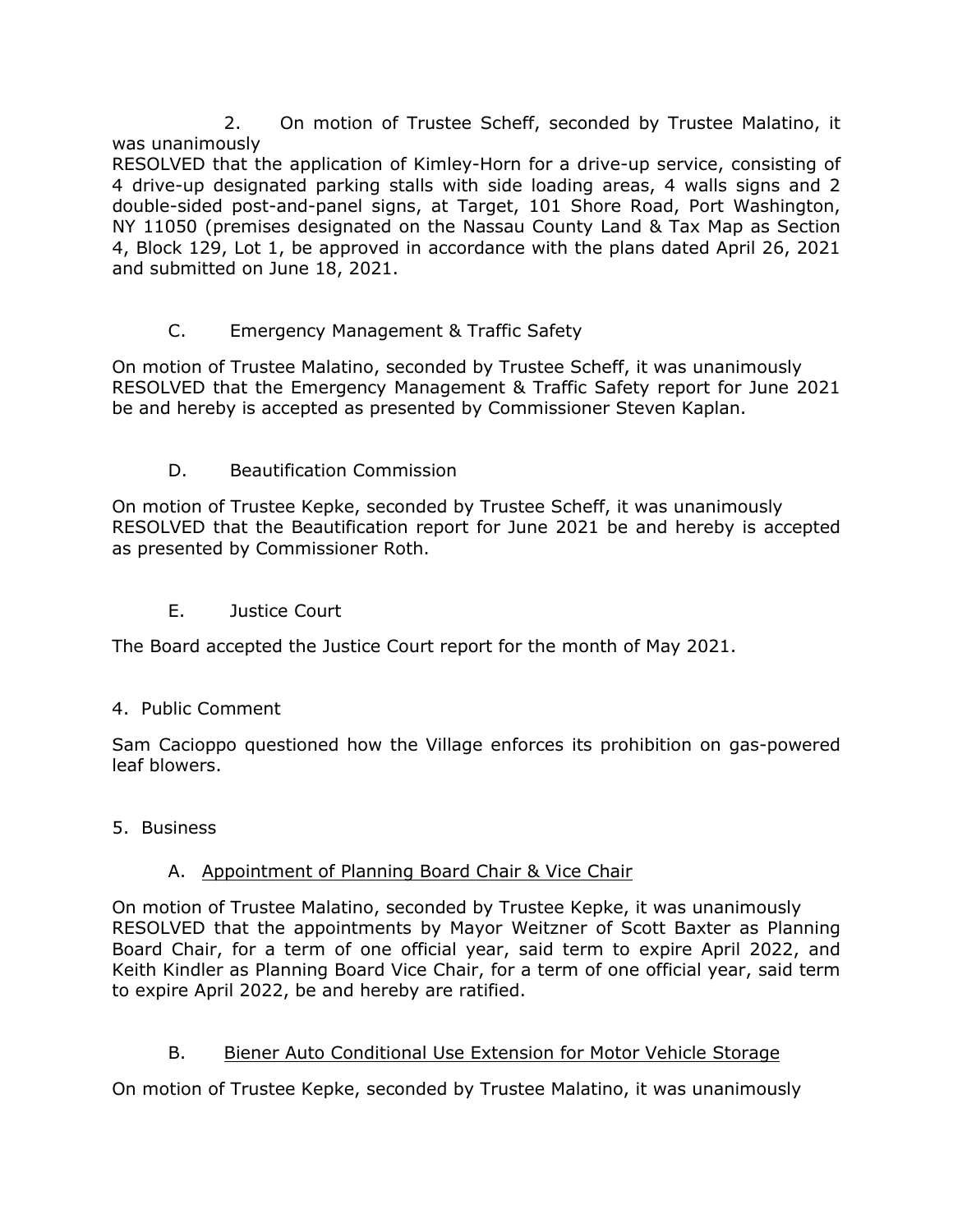RESOLVED that the Board of Trustees hereby extends the conditional use permit of Biener Auto Group Inc., 795 Northern Boulevard, Great Neck, New York 11021, to allow the outdoor storage and parking of motor vehicles at 101 Winners Circle, Port Washington, New York 11050 (said premises are designated on the Nassau County Land & Tax Map as Section 4, Block 123, Lots 18, 20, 23, 24, 43 & 50 and are owned by Parvis Farahzad, 101 Channel Drive LLC, 750 Route 25A, East Setauket, New York 11733) to October 31, 2021, upon the same terms and conditions as the permit granted on January 22, 2020.

## C. Road Repair Contract

On motion of Trustee Malatino, seconded by Trustee Scheff, it was unanimously RESOLVED that the Village of Port Washington North hereby exercises its option to extend the contract for Road Repairs (Asphalt) with American Paving & Masonry Corp., for the period September 1, 2021 through August 31, 2022, upon the terms, conditions and prices set forth in the bid proposal and contract for Road Repairs awarded on July 22, 2020.

## D. Snow Plowing, Sanding & Salting 2021/22 Contract

On motion of Trustee Kepke, seconded by Trustee Scheff, it was RESOLVED that the Village of Port Washington North hereby exercises its option to extend the contract for Snow Plowing, Sanding and Salting of Village Streets and Bay Walk Park with Creative Snow by Cow Bay, for the period commencing October 1, 2021 and ending April 30, 2022, upon the terms, conditions and prices set forth in the contract for Snow Plowing, Sanding and Salting of Village Roads and Bay Walk Park awarded on September 23, 2020.

# E. Tax Certiorari Settlement – 40 Pleasant Avenue

On motion of Trustee Kepke, seconded by Trustee Malatino, the following resolution was unanimously adopted:

WHEREAS there is now pending in the Supreme Court, Nassau County, proceedings by the owners of certain real property within the Village of Port Washington North to reduce the assessed valuation placed on property for Village Tax purposes; and WHEREAS the Village Attorney recommends that said proceeding be settled in accordance with a written memorandum to the Board dated July 7, 2021; NOW, THEREFORE, BE IT RESOLVED that the Village Attorney is hereby authorized to settle the following tax certiorari proceeding on the basis indicated:

> Retained Annuity Trust of Amrit Sethi (Montessori Nursery School) 40 Pleasant Avenue Section 4, Block Q Lot 236

Tax Present Proposed